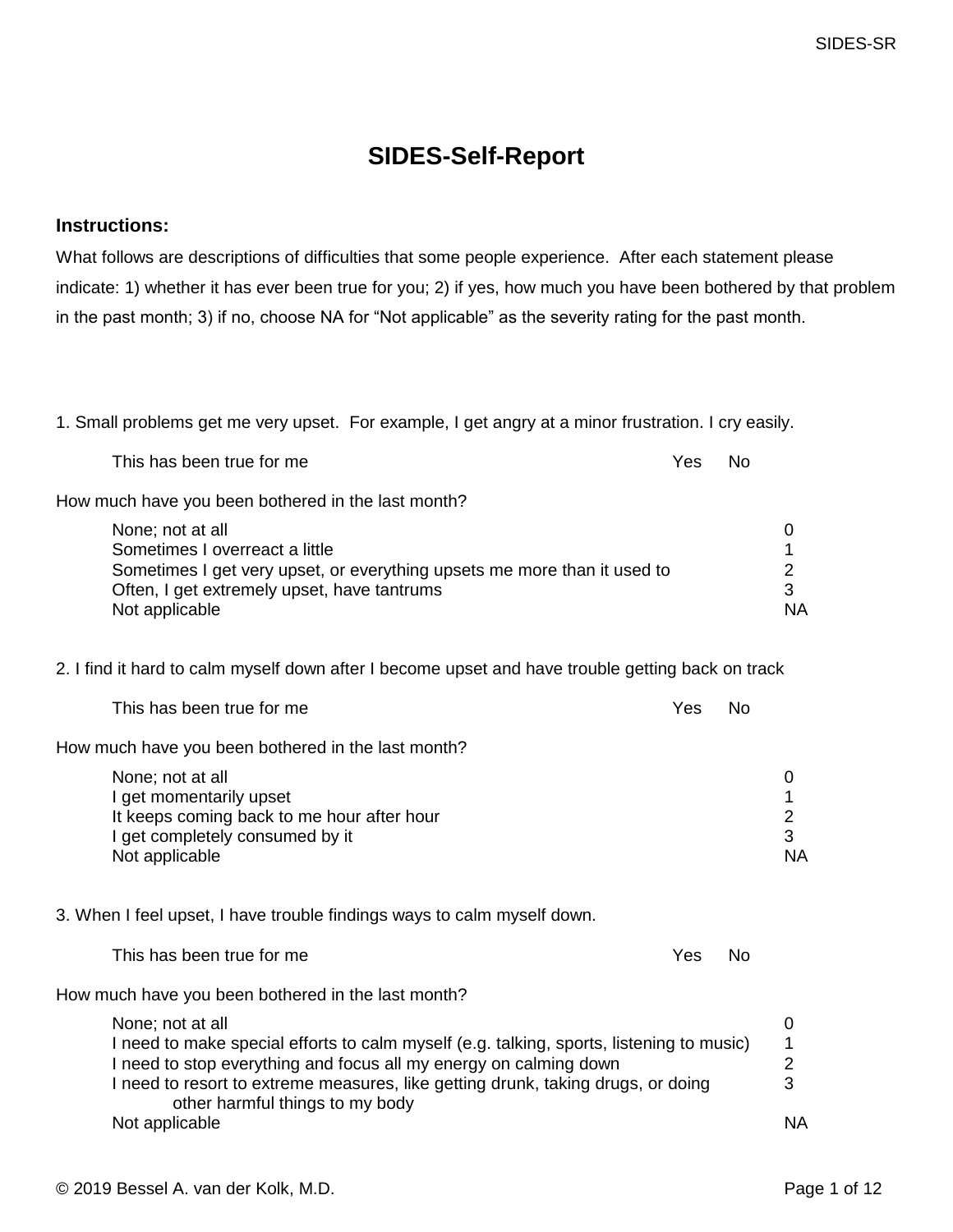|  | 4. I feel angry most of the time |  |  |
|--|----------------------------------|--|--|
|  |                                  |  |  |

| This has been true for me                                                                                                                                                                                                                  | Yes | No |                                                     |
|--------------------------------------------------------------------------------------------------------------------------------------------------------------------------------------------------------------------------------------------|-----|----|-----------------------------------------------------|
| How much have you been bothered in the last month?<br>None; not at all<br>I feel quite angry but I am able to shift to other matters<br>My anger gets in the way of doing things<br>My anger dominates my daily life<br>Not applicable     |     |    | 0<br>1<br>$\frac{2}{3}$<br><b>NA</b>                |
| 5. I have thoughts or images of hurting somebody else.                                                                                                                                                                                     |     |    |                                                     |
| This has been true for me                                                                                                                                                                                                                  | Yes | No |                                                     |
| How much have you been bothered in the last month?                                                                                                                                                                                         |     |    |                                                     |
| None; not at all<br>Yes, fleeting thoughts<br>I think about hurting people every day<br>I can't stop thinking about hurting people<br>Not applicable                                                                                       |     |    | 0<br>1<br>$\frac{2}{3}$<br><b>NA</b>                |
| 6. I have trouble controlling my anger.                                                                                                                                                                                                    |     |    |                                                     |
| This has been true for me                                                                                                                                                                                                                  | Yes | No |                                                     |
| How much have you been bothered in the last month?                                                                                                                                                                                         |     |    |                                                     |
| None; not at all<br>I snap at people<br>I yell or throw things<br>I actually attack people physically<br>Not applicable                                                                                                                    |     |    | 0<br>1<br>$\overline{\mathbf{c}}$<br>3<br><b>NA</b> |
| 7. I worry about people finding out how angry I am.                                                                                                                                                                                        |     |    |                                                     |
| This has been true for me                                                                                                                                                                                                                  | Yes | No |                                                     |
| How much have you been bothered in the last month?                                                                                                                                                                                         |     |    |                                                     |
| None; not at all<br>I have trouble confronting someone when they hurt me<br>I do not confront the person I'm angry at, but I show my anger in other ways<br>I do not let anyone know in words or actions that I am angry<br>Not applicable |     |    | 0<br>1<br>$\overline{2}$<br>3<br><b>NA</b>          |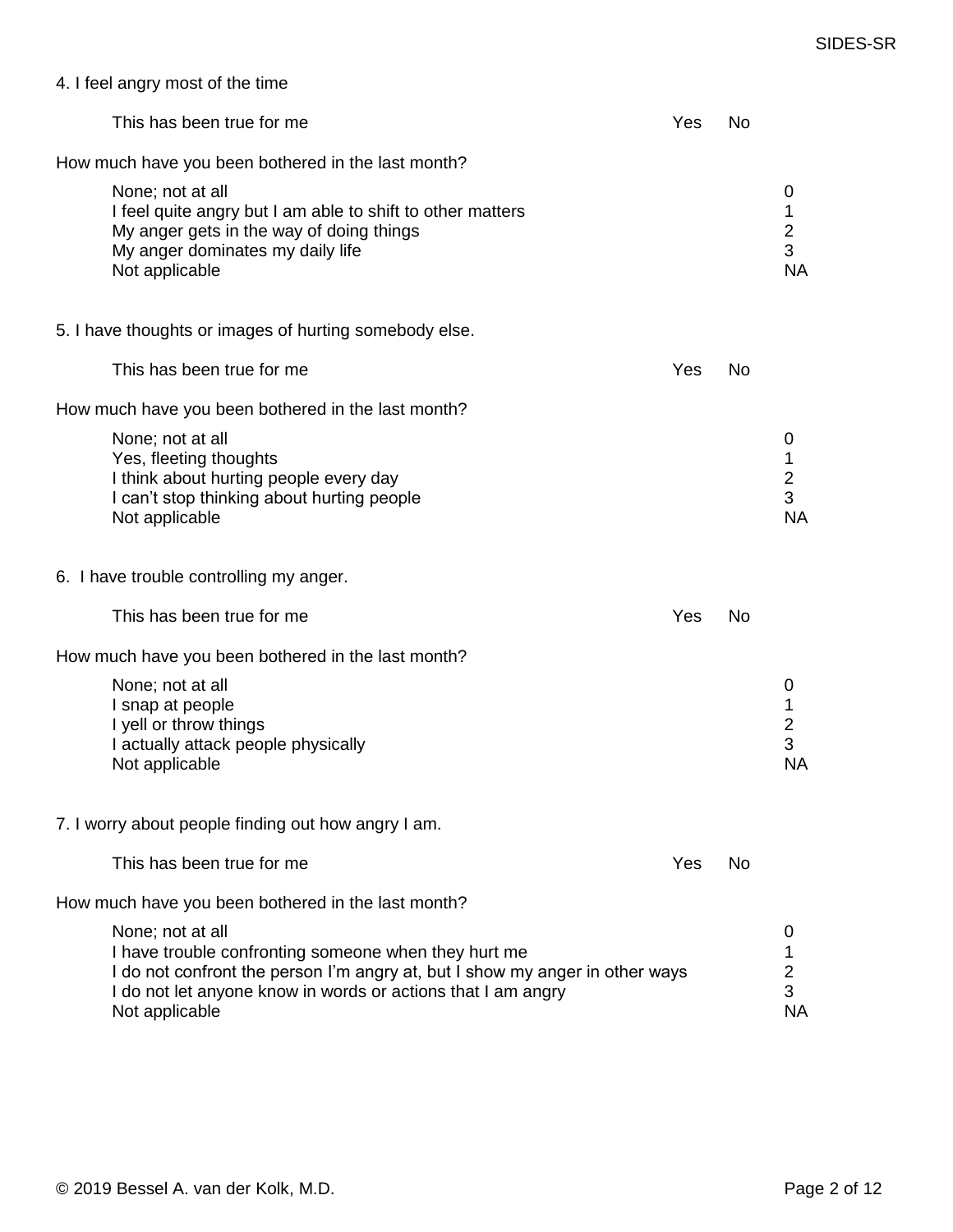| This has been true for me                                                                                                                                                                                                                                                                                                      | Yes | No        |                                            |
|--------------------------------------------------------------------------------------------------------------------------------------------------------------------------------------------------------------------------------------------------------------------------------------------------------------------------------|-----|-----------|--------------------------------------------|
| How much have you been bothered in the last month?                                                                                                                                                                                                                                                                             |     |           |                                            |
| None; not at all<br>Occasional accidents causing harm or pain but not requiring medical attention<br>One accident or episode requiring medical attention<br>More than one serious accident or episode requiring medical attention<br>Not applicable                                                                            |     |           | 0<br>1<br>$\frac{2}{3}$<br><b>NA</b>       |
| 9. I find myself careless about making sure that I am safe.                                                                                                                                                                                                                                                                    |     |           |                                            |
| This has been true for me                                                                                                                                                                                                                                                                                                      | Yes | No        |                                            |
| How much have you been bothered in the last month?                                                                                                                                                                                                                                                                             |     |           |                                            |
| None; not at all<br>I think about the risks involved in relationships or situations, but do it anyway<br>I take undue risks regarding the people I am with or places I visited<br>I keep company with people who I know could be dangerous; not taking measures<br>to protect myself in dangerous situations<br>Not applicable |     |           | 0<br>1<br>$\overline{c}$<br>3<br><b>NA</b> |
| 10. I have deliberately tried to hurt myself (like burning or cutting myself).                                                                                                                                                                                                                                                 |     |           |                                            |
| This has been true for me                                                                                                                                                                                                                                                                                                      | Yes | <b>No</b> |                                            |
| How much have you been bothered in the last month?                                                                                                                                                                                                                                                                             |     |           |                                            |
| None; not at all<br>I hit or kick objects<br>I hurt myself deliberately (pinching, scratching, hitting, banging) without                                                                                                                                                                                                       |     |           | 0<br>1<br>$\overline{2}$                   |
| serious damage<br>I hurt myself deliberately in ways that cause serious physical damage<br>Not applicable                                                                                                                                                                                                                      |     |           | 3<br><b>NA</b>                             |
| 11. I have thought about killing myself.                                                                                                                                                                                                                                                                                       |     |           |                                            |
| This has been true for me                                                                                                                                                                                                                                                                                                      | Yes | No.       |                                            |
| How much have you been bothered in the last month?                                                                                                                                                                                                                                                                             |     |           |                                            |
| None; not at all<br>I was preoccupied, but had no plan<br>I made gestures or was chronically preoccupied with plans<br>I made one or more serious suicide attempts<br>Not applicable                                                                                                                                           |     |           | 0<br>1<br>$\frac{2}{3}$<br><b>NA</b>       |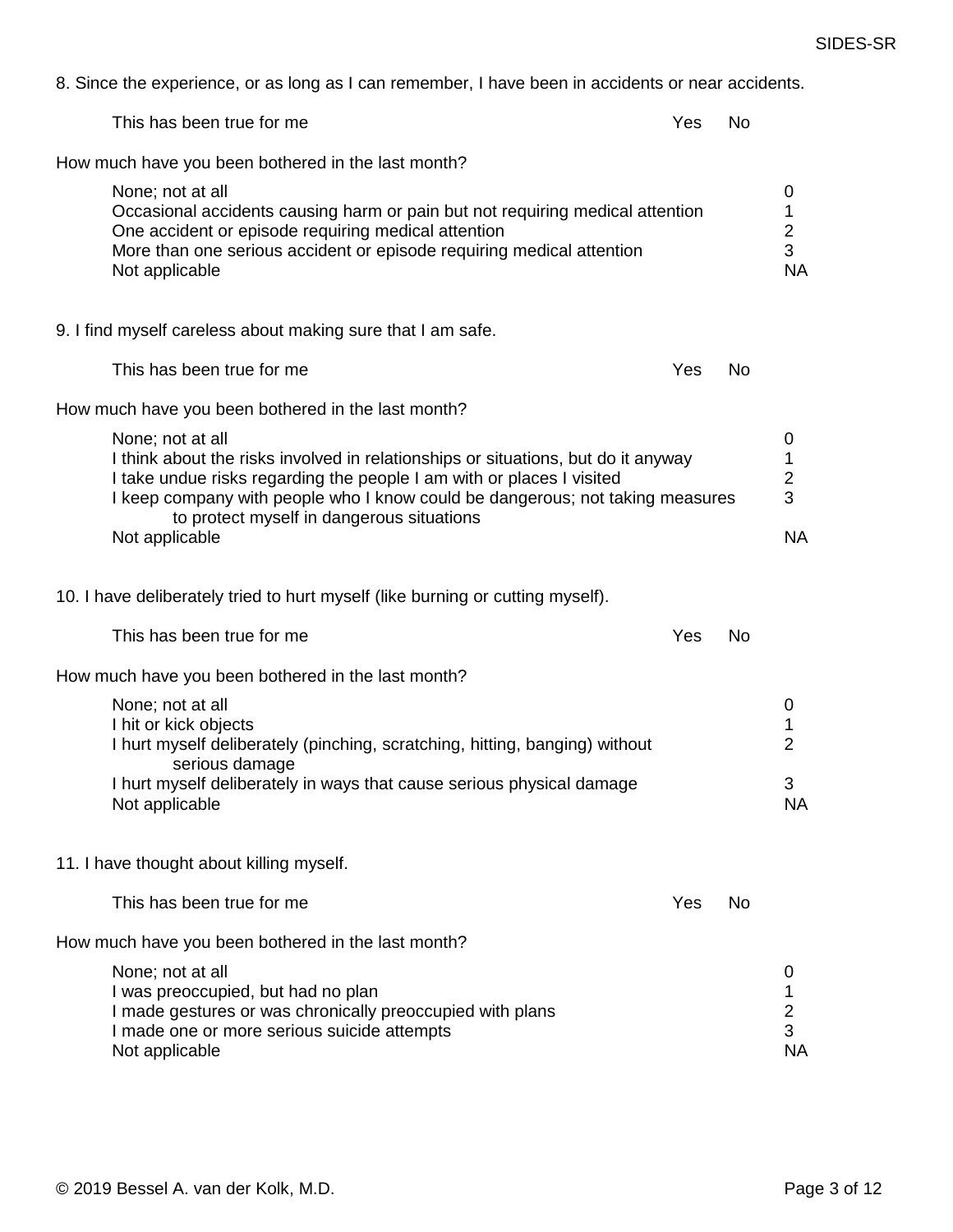|  |  |  | 12. I make active efforts to keep myself from thinking about sex. |
|--|--|--|-------------------------------------------------------------------|
|--|--|--|-------------------------------------------------------------------|

| This has been true for me                                                                                                                                                                                         | Yes | No |                                                     |
|-------------------------------------------------------------------------------------------------------------------------------------------------------------------------------------------------------------------|-----|----|-----------------------------------------------------|
| How much have you been bothered in the last month?<br>None; not at all<br>I try not to think about sex<br>I work very hard not to think about sex<br>I will not tolerate any thoughts about sex<br>Not applicable |     |    | 0<br>1<br>$\frac{2}{3}$<br><b>NA</b>                |
| 13. It bothers me to be touched in general.                                                                                                                                                                       |     |    |                                                     |
| This has been true for me                                                                                                                                                                                         | Yes | No |                                                     |
| How much have you been bothered in the last month?                                                                                                                                                                |     |    |                                                     |
| None; not at all<br>it sometimes bothers me<br>It often or regularly bothers me<br>I simply could not stand it<br>Not applicable                                                                                  |     |    | 0<br>1<br>$\overline{\mathbf{c}}$<br>3<br><b>NA</b> |
| 14. It bothers me to be touched in a sexual way.                                                                                                                                                                  |     |    |                                                     |
| This has been true for me                                                                                                                                                                                         | Yes | No |                                                     |
| How much have you been bothered in the last month?                                                                                                                                                                |     |    |                                                     |
| None; not at all<br>Sometimes it bothers me<br>It often or regularly bothers me<br>I simply could not stand it<br>Not applicable                                                                                  |     |    | 0<br>1<br>$\frac{2}{3}$<br><b>NA</b>                |
| 15. I actively avoid sex.                                                                                                                                                                                         |     |    |                                                     |
| This has been true for me                                                                                                                                                                                         | Yes | No |                                                     |
| How much have you been bothered in the last month?                                                                                                                                                                |     |    |                                                     |
| None; not at all<br>I find myself making excuses<br>I try not to have sex<br>I don't have sex<br>Not applicable                                                                                                   |     |    | 0<br>1<br>$\frac{2}{3}$<br><b>NA</b>                |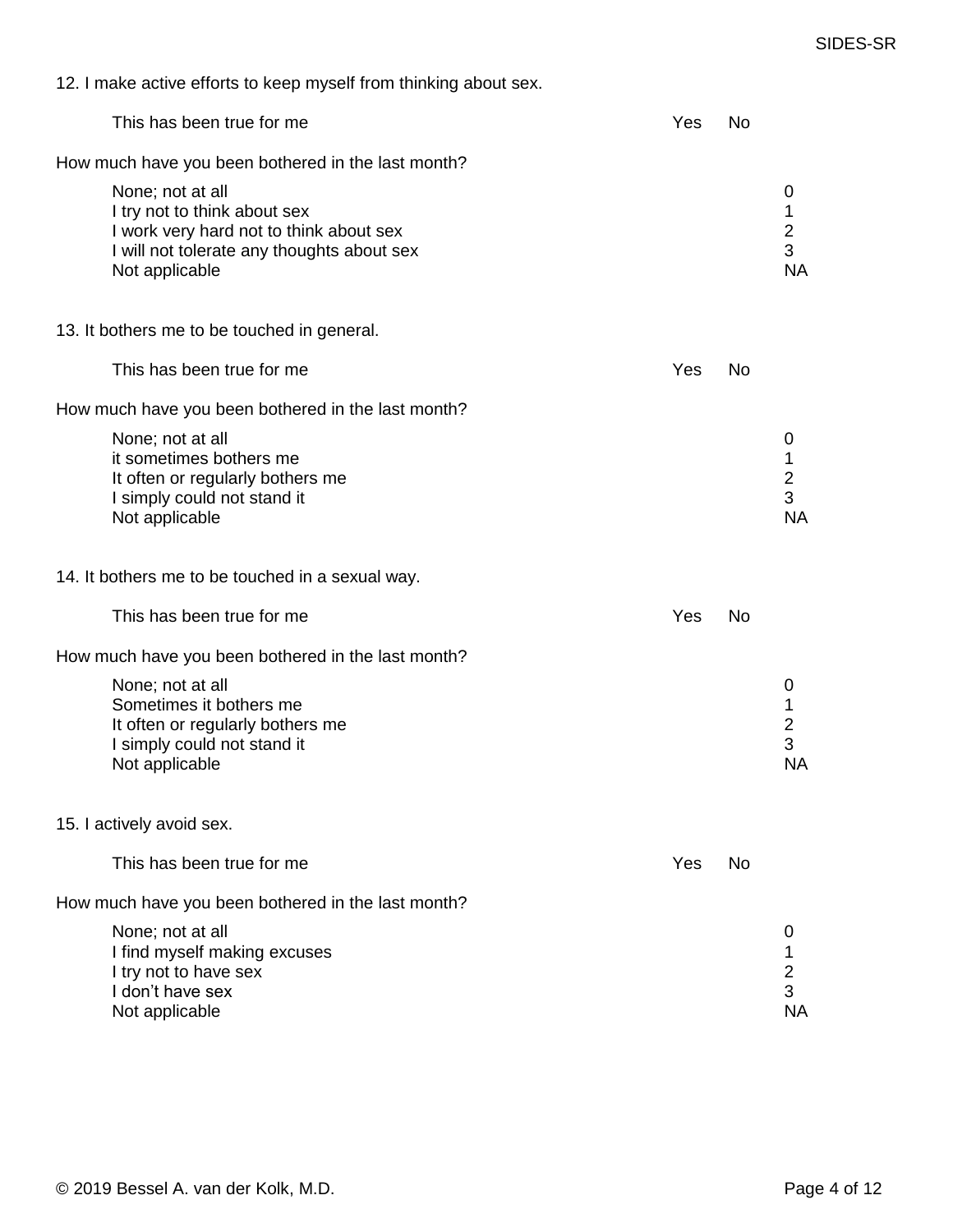16. I find myself thinking about sex more than I want to.

| This has been true for me                                                | Yes | No |    |
|--------------------------------------------------------------------------|-----|----|----|
| How much have you been bothered in the last month?                       |     |    |    |
| None; not at all                                                         |     |    |    |
| I think about it too much<br>It distracts me from what I should be doing |     |    | 2  |
| I am obsessed with it                                                    |     |    | 3  |
| Not applicable                                                           |     |    | ΝA |

17. I find myself driven to engage in sexual activities without really feeling that I had a choice.

| This has been true for me                          | Yes | No |           |
|----------------------------------------------------|-----|----|-----------|
| How much have you been bothered in the last month? |     |    |           |
| None; not at all                                   |     |    |           |
| I feel the urge, but I do not act on it            |     |    |           |
| I feel compelled to, but I force myself to stop    |     |    |           |
| I engage in compulsive sex                         |     |    |           |
| Not applicable                                     |     |    | <b>NA</b> |
|                                                    |     |    |           |

18. I am active sexually in ways that I know put me in danger.

| This has been true for me | Yes | - No |
|---------------------------|-----|------|
|---------------------------|-----|------|

How much have you been bothered in the last month?

| None; not at all                                                           |           |
|----------------------------------------------------------------------------|-----------|
| I am a bit careless                                                        |           |
| I talk myself into ignoring the danger or I only see the danger afterwards |           |
| I knowingly put myself in danger                                           |           |
| Not applicable                                                             | <b>NA</b> |

19. I expose myself to situations that might be dangerous, e.g. I get involved with people who might hurt me. I got to places that are not safe. I drive too fast.

| This has been true for me                                                                                                                                                   | Yes | No |         |
|-----------------------------------------------------------------------------------------------------------------------------------------------------------------------------|-----|----|---------|
| How much have you been bothered in the last month?                                                                                                                          |     |    |         |
| None; not at all<br>I am a bit careless<br>I talk myself into ignoring the danger or I only see the danger afterwards<br>I knowingly put myself in danger<br>Not applicable |     |    | З<br>ΝA |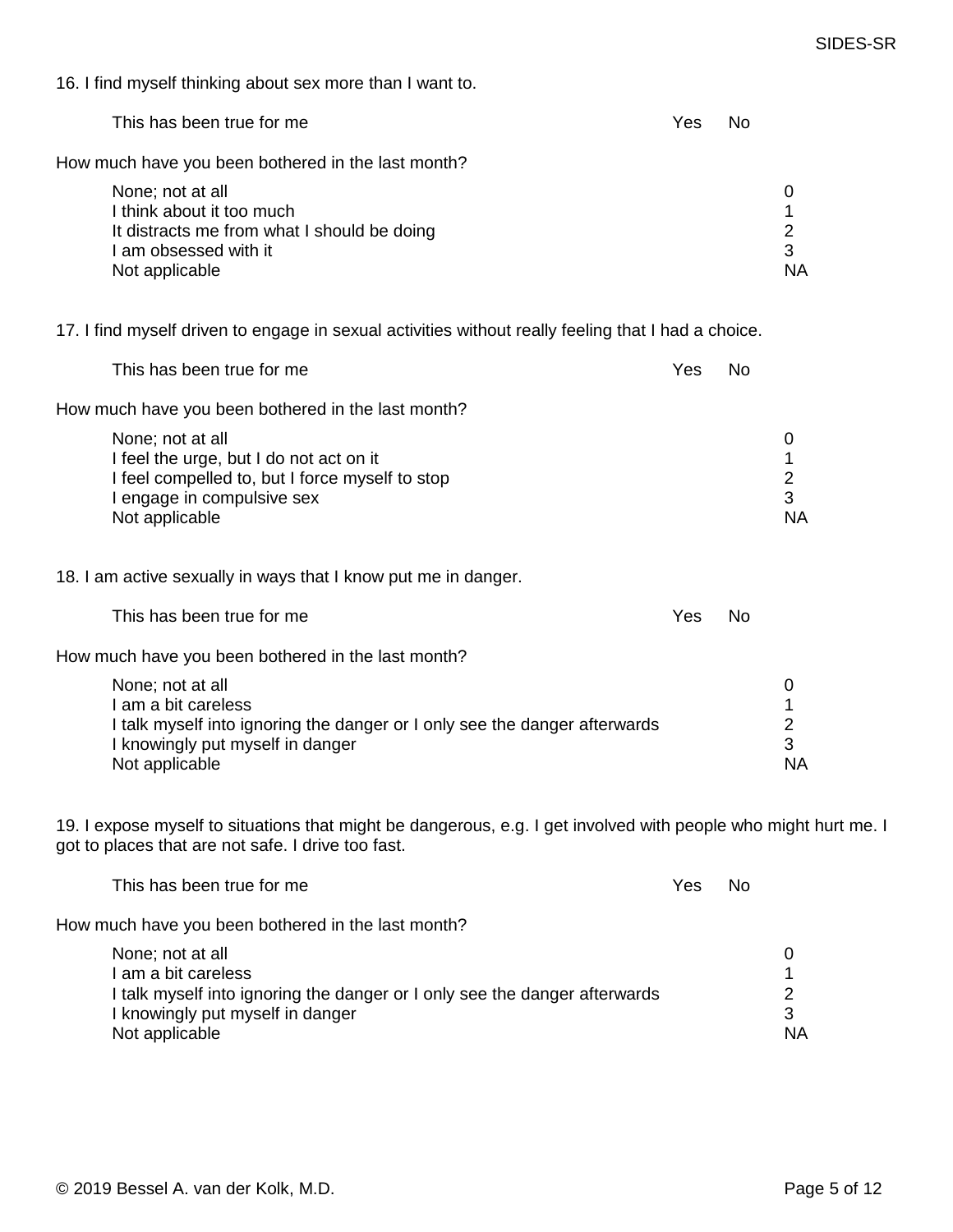20. There are parts of my life that I cannot remember, or I am confused about what happened, or I am unsure whether certain important things did or did not happen to me.

| This has been true for me                                                                                                                                                                                        | Yes                    | <b>No</b> |                                            |
|------------------------------------------------------------------------------------------------------------------------------------------------------------------------------------------------------------------|------------------------|-----------|--------------------------------------------|
| How much have you been bothered in the last month?                                                                                                                                                               |                        |           |                                            |
| None; not at all<br>There are a few memory lapses<br>There are important gaps in my memory; there are missing periods<br>I have no memory for days, months, or years of my life.<br>Not applicable               |                        |           | 0<br>1<br>$\overline{2}$<br>3<br><b>NA</b> |
| 21. I have difficulty keeping track of time in my daily life.                                                                                                                                                    |                        |           |                                            |
| This has been true for me                                                                                                                                                                                        | Yes                    | <b>No</b> |                                            |
| How much have you been bothered in the last month?                                                                                                                                                               |                        |           |                                            |
| None; not at all<br>At times, I have difficulty making or keeping track of schedules<br>I regularly show up in the wrong place at the wrong time<br>I am unable to keep track of my daily life<br>Not applicable |                        |           | 0<br>1<br>$\overline{2}$<br>3<br><b>NA</b> |
| 22. I "space out" when I feel frightened or under stress.                                                                                                                                                        |                        |           |                                            |
| This has been true for me                                                                                                                                                                                        | <b>Yes</b>             | <b>No</b> |                                            |
| How much have you been bothered in the last month?                                                                                                                                                               |                        |           |                                            |
| None; not at all<br>I am withdrawn at times<br>I go into my own world and do not let other people in<br>I feel like I stop existing<br>Not applicable                                                            |                        |           | 0<br>1<br>$\overline{2}$<br>3<br><b>NA</b> |
| 23. I sometimes feel so unreal that it is as if I am living in a dream, or not really there, or behind a glass wall.                                                                                             |                        |           |                                            |
| This has hoan true for mo                                                                                                                                                                                        | $V_{\alpha\alpha}$ No. |           |                                            |

| This has been true for me                                  | r es | <b>INO</b> |           |
|------------------------------------------------------------|------|------------|-----------|
| How much have you been bothered in the last month?         |      |            |           |
| None; not at all                                           |      |            |           |
| I feel unreal at times but I can easily be brought back    |      |            |           |
| I feel unreal a lot and have difficulty getting back       |      |            |           |
| I regularly feel totally disconnected from my surroundings |      |            |           |
| Not applicable                                             |      |            | <b>NA</b> |
|                                                            |      |            |           |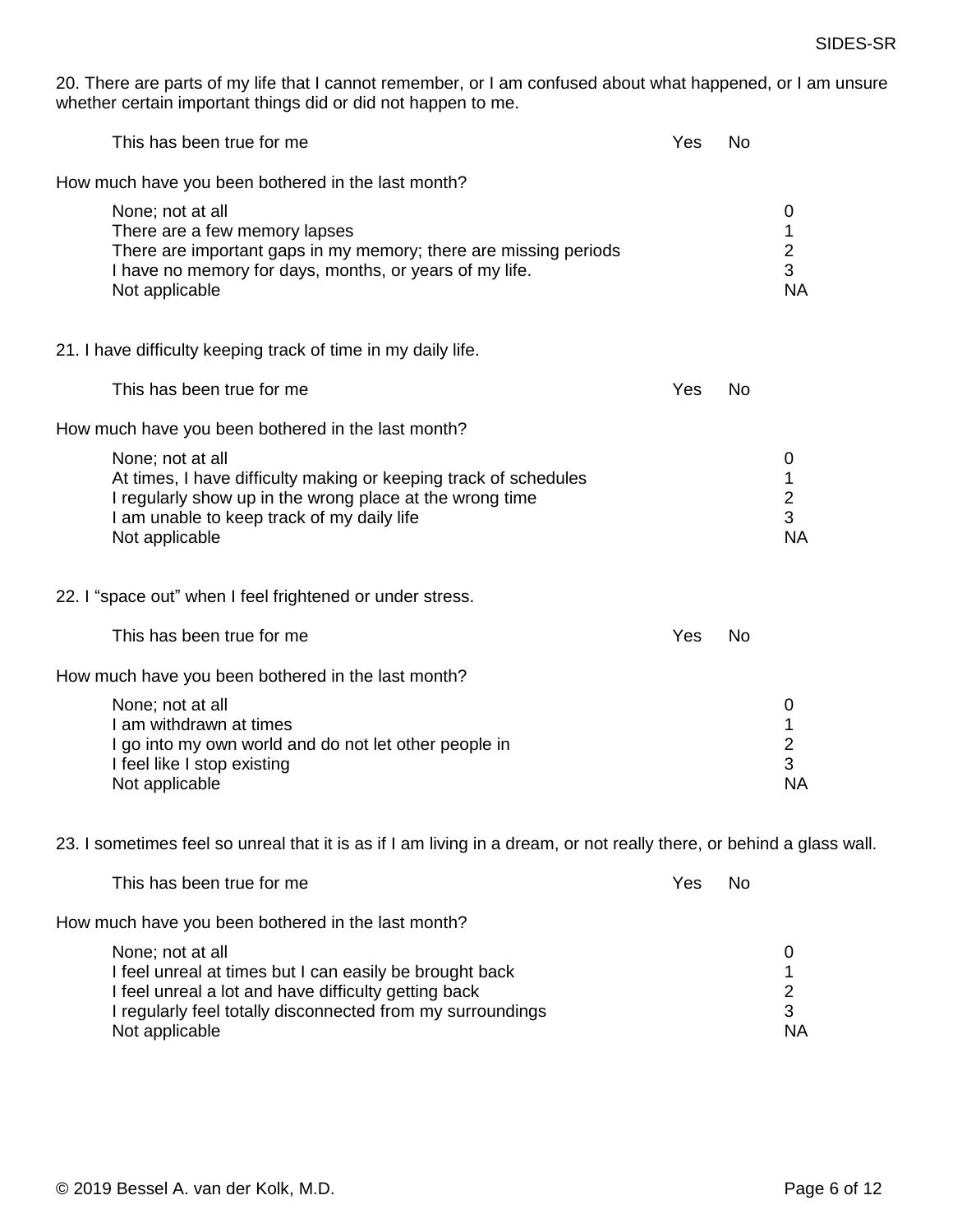24. I sometimes feel like there are two people living inside me who control how I behave at different times.

| $27.1$ surficientes feel like there are two people fiving malue file who control how I behave at unferent                                                                                                                                                                                                      |     |           |                                                       |
|----------------------------------------------------------------------------------------------------------------------------------------------------------------------------------------------------------------------------------------------------------------------------------------------------------------|-----|-----------|-------------------------------------------------------|
| This has been true for me                                                                                                                                                                                                                                                                                      | Yes | No        |                                                       |
| How much have you been bothered in the last month?                                                                                                                                                                                                                                                             |     |           |                                                       |
| None; not at all<br>I am a very different person in different settings<br>It feels like different parts of me are in competition over how I should behave<br>There are separate parts of me that take control at different times<br>Not applicable                                                             |     |           | 0<br>1<br>$\overline{c}$<br>3<br><b>NA</b>            |
| 25. I have the feeling that I basically have no influence on what happens to me in my life.                                                                                                                                                                                                                    |     |           |                                                       |
| This has been true for me                                                                                                                                                                                                                                                                                      | Yes | <b>No</b> |                                                       |
| How much have you been bothered in the last month?                                                                                                                                                                                                                                                             |     |           |                                                       |
| None; not at all<br>I do not take initiative in routine activities<br>At times, I do not bother to keep appointments, do not go out, do not return phone<br>calls, do not take care of myself (e.g. my personal hygiene, shopping, eating.)<br>I simply do not bother to take care of myself<br>Not applicable |     |           | 0<br>$\mathbf{1}$<br>$\overline{2}$<br>3<br><b>NA</b> |
| 26. I feel that I have something wrong with me after what happened to me, that can never be fixed.                                                                                                                                                                                                             |     |           |                                                       |
| This has been true for me                                                                                                                                                                                                                                                                                      | Yes | <b>No</b> |                                                       |
| How much have you been bothered in the last month?                                                                                                                                                                                                                                                             |     |           |                                                       |
| None; not at all<br>I feel wounded, but that I can get better<br>I feel that parts of me are damaged but some parts of me still function<br>I feel like I am a permanently damaged person<br>Not applicable                                                                                                    |     |           | 0<br>1<br>$\overline{\mathbf{c}}$<br>3<br><b>NA</b>   |
| 27. I feel chronically guilty about all sorts of things.                                                                                                                                                                                                                                                       |     |           |                                                       |
| This has been true for me                                                                                                                                                                                                                                                                                      | Yes | No        |                                                       |
| How much have you been bothered in the last month?                                                                                                                                                                                                                                                             |     |           |                                                       |
| None; not at all<br>I feel more responsible than I need to for things that go wrong<br>I blame myself for things that go wrong even when I had nothing to do with it<br>I blame myself and punish myself for whatever goes wrong, even when I have<br>nothing to do with it<br>Not applicable                  |     |           | 0<br>1<br>$\overline{2}$<br>3<br><b>NA</b>            |
|                                                                                                                                                                                                                                                                                                                |     |           |                                                       |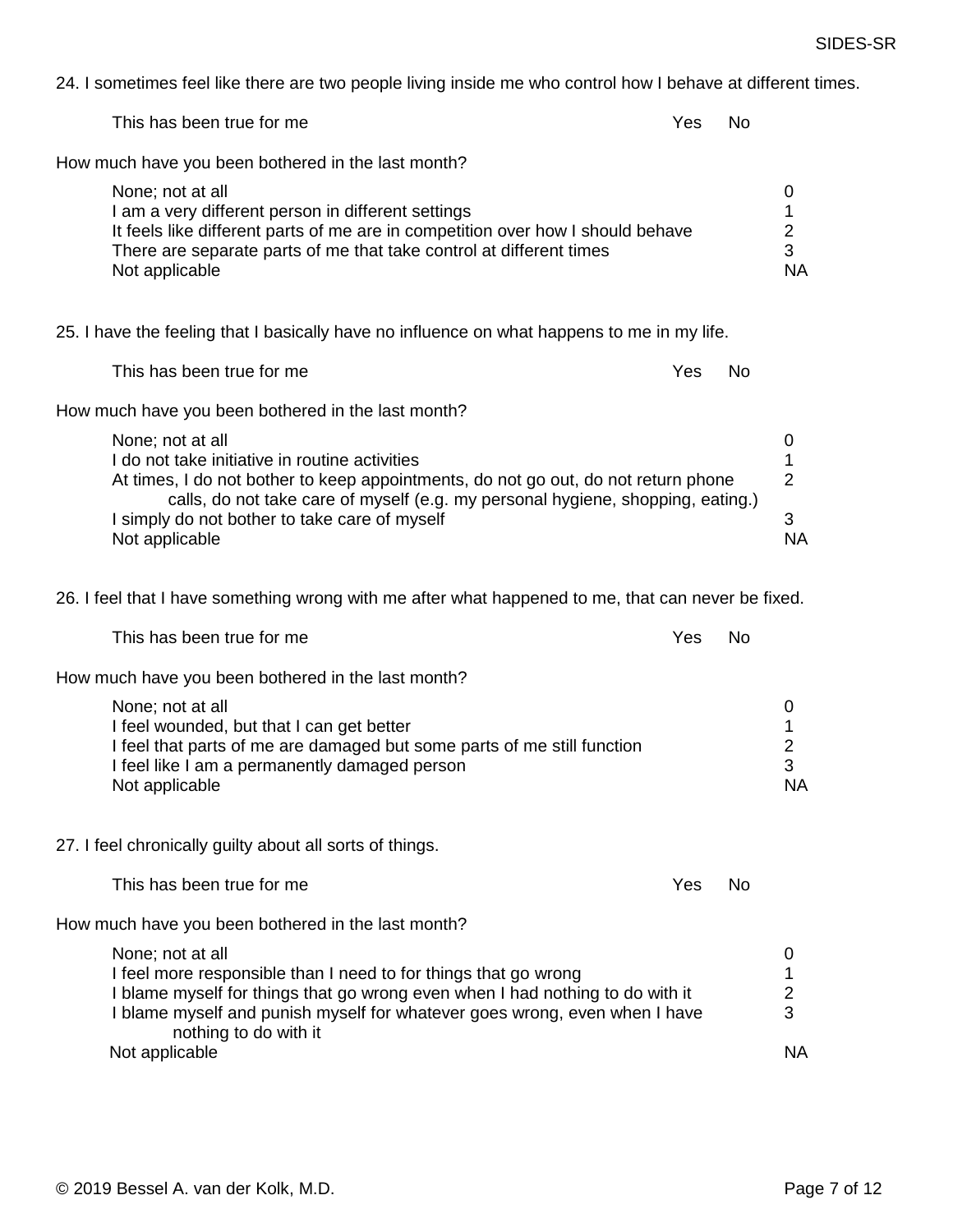28. I am too ashamed of myself to let people get to know me. (How far did you go to hide from others? Did you avoid talking with people? Make up a cover story?)

| No.                                                                                                       |                                                                                                                                                                                       |
|-----------------------------------------------------------------------------------------------------------|---------------------------------------------------------------------------------------------------------------------------------------------------------------------------------------|
|                                                                                                           |                                                                                                                                                                                       |
|                                                                                                           | 0<br>1<br>$\frac{2}{3}$<br><b>NA</b>                                                                                                                                                  |
|                                                                                                           |                                                                                                                                                                                       |
| No                                                                                                        |                                                                                                                                                                                       |
|                                                                                                           |                                                                                                                                                                                       |
|                                                                                                           | 0<br>1<br>$\overline{\mathbf{c}}$<br>3<br><b>NA</b>                                                                                                                                   |
|                                                                                                           |                                                                                                                                                                                       |
| No                                                                                                        |                                                                                                                                                                                       |
|                                                                                                           |                                                                                                                                                                                       |
|                                                                                                           | 0<br>1<br>$\mathbf 2$<br>3<br><b>NA</b>                                                                                                                                               |
|                                                                                                           |                                                                                                                                                                                       |
| No.                                                                                                       |                                                                                                                                                                                       |
|                                                                                                           |                                                                                                                                                                                       |
|                                                                                                           | 0                                                                                                                                                                                     |
| Yes<br>I let no one get close to me to make sure they won't find out who I really am<br>Yes<br>Yes<br>Yes | I avoid letting most people know who I really am for fear that they'll get to know me<br>30. People make too big a deal about the dangerousness of situations that I get involved in. |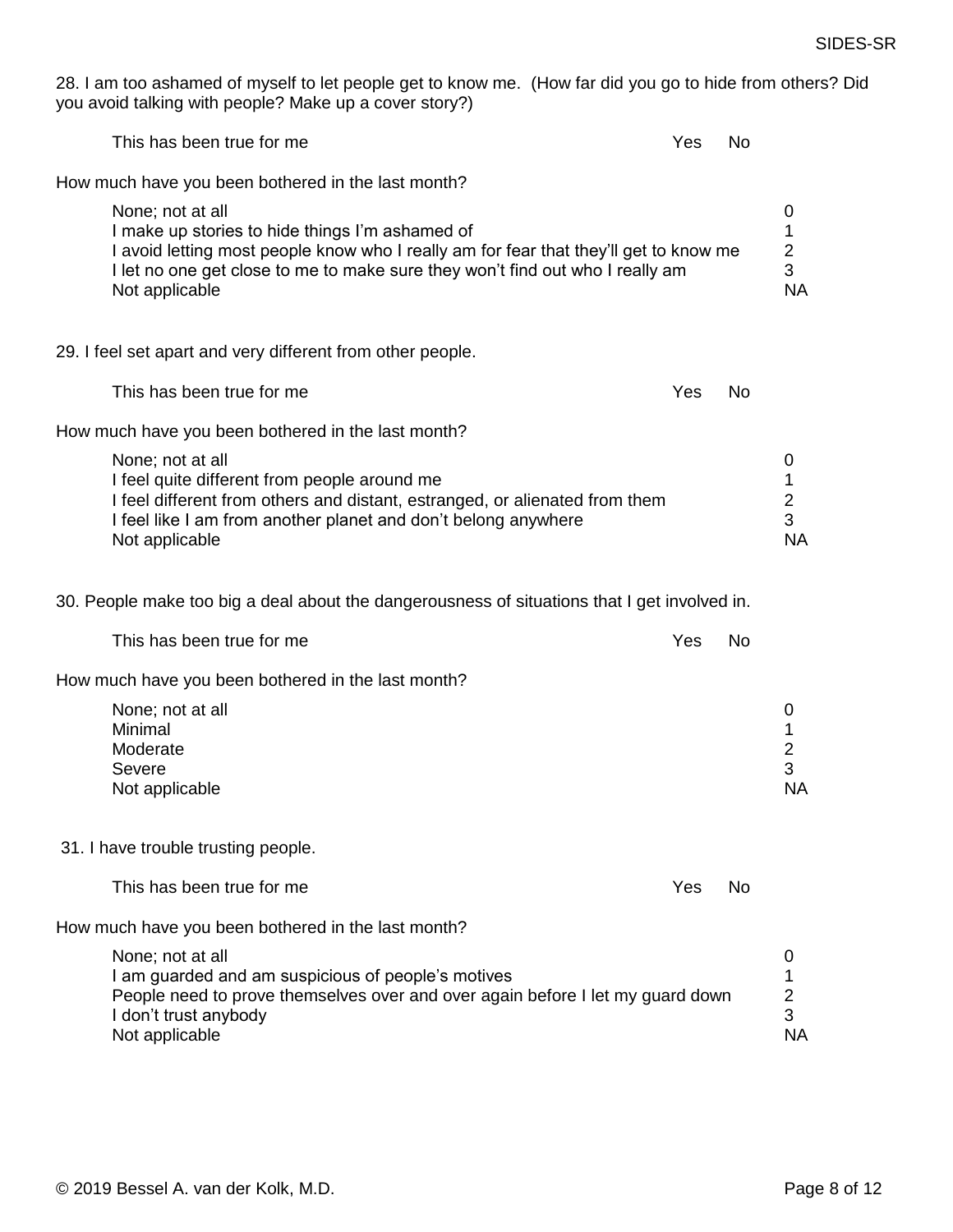32. I avoid having relationships with other people.

| This has been true for me                                                                                                                                                                                                                                                              | Yes | No.       |                                            |
|----------------------------------------------------------------------------------------------------------------------------------------------------------------------------------------------------------------------------------------------------------------------------------------|-----|-----------|--------------------------------------------|
| How much have you been bothered in the last month?                                                                                                                                                                                                                                     |     |           |                                            |
| None; not at all<br>I arrange to have lots of time by myself<br>I do not initiate contact with others. I do not make phone calls or write letters<br>I do not return phone calls, reply to letters. I stop conversations as soon as I can<br>Not applicable                            |     |           | 0<br>1<br>$\frac{2}{3}$<br><b>NA</b>       |
| 33. I have difficulty working through conflicts in relationships.                                                                                                                                                                                                                      |     |           |                                            |
| This has been true for me                                                                                                                                                                                                                                                              | Yes | <b>No</b> |                                            |
| How much have you been bothered in the last month?                                                                                                                                                                                                                                     |     |           |                                            |
| None; not at all<br>I am quiet or avoid situations that might cause conflict, or I am easily hurt<br>and offended                                                                                                                                                                      |     |           | 0<br>1                                     |
| I have trouble hearing other viewpoints, or have difficulty standing up for myself<br>I quit jobs and relationships without negotiating, I threaten to sue people if they<br>offend me, I can't stand it if people disagree with me                                                    |     |           | 2<br>3                                     |
| Not applicable                                                                                                                                                                                                                                                                         |     |           | <b>NA</b>                                  |
| 34. I find that other traumatic experiences keep happening to me.                                                                                                                                                                                                                      |     |           |                                            |
| This has been true for me                                                                                                                                                                                                                                                              | Yes | No.       |                                            |
| How much have you been bothered in the last month?                                                                                                                                                                                                                                     |     |           |                                            |
| None; not at all<br>I find myself occasionally hurt in relationships<br>I repeatedly find myself hurt in relationships<br>I am seriously hurt by people I love or thought I could trust<br>Not applicable                                                                              |     |           | 0<br>1<br>2<br>3<br><b>NA</b>              |
| 35. I have hurt other people in ways similar to how I was hurt.                                                                                                                                                                                                                        |     |           |                                            |
| This has been true for me                                                                                                                                                                                                                                                              | Yes | No        |                                            |
| How much have you been bothered in the last month?                                                                                                                                                                                                                                     |     |           |                                            |
| None; not at all<br>People have told me once or twice that I am hurtful<br>People have told me several times that I am hurtful, or I deliberately hurt people<br>I seriously hurt or injure other people in ways that are similar to ways I have<br>been hurt myself<br>Not applicable |     |           | 0<br>1<br>$\overline{2}$<br>3<br><b>NA</b> |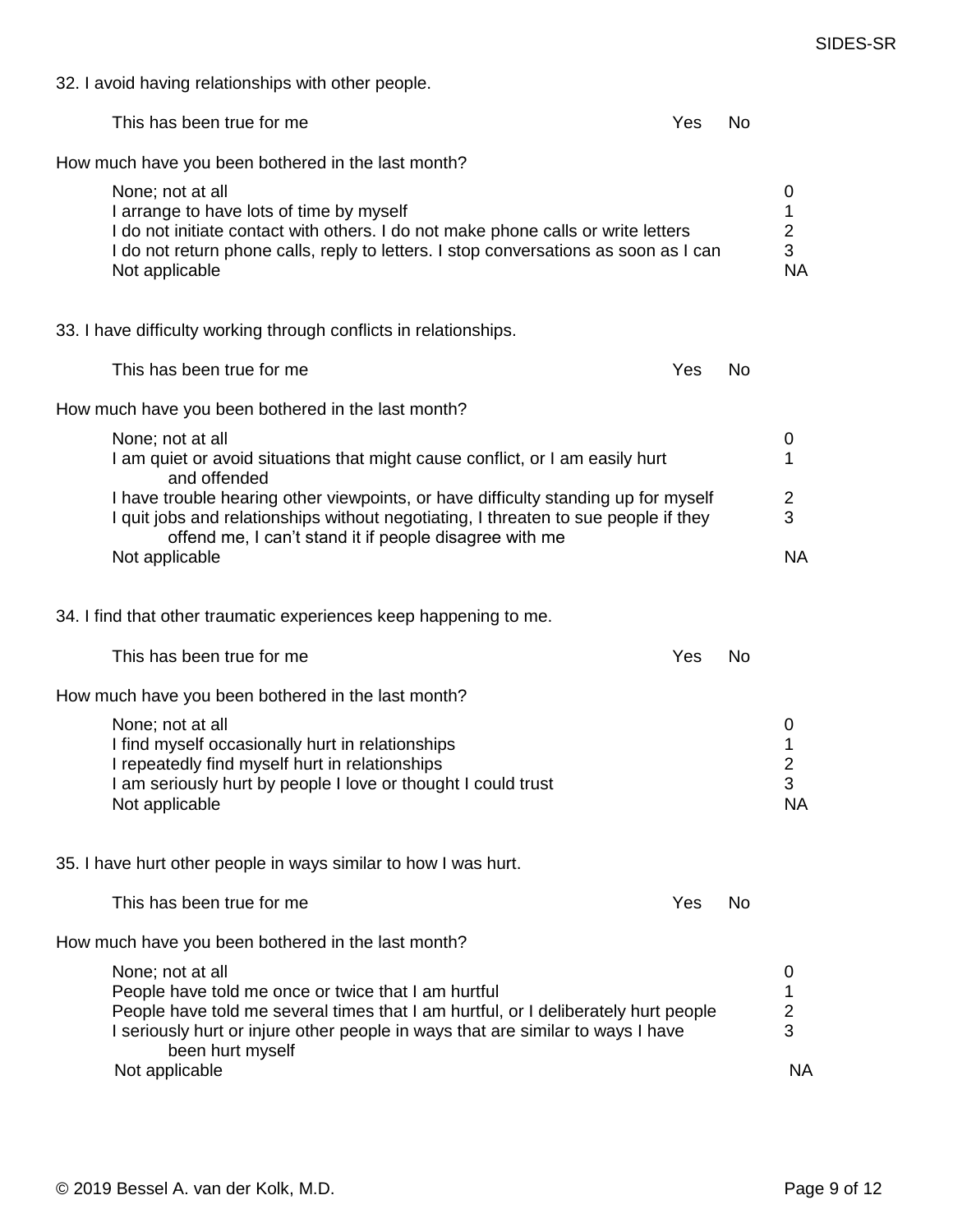36. I have trouble with (circle item that apply), yet doctors have not found a clear cause for it.

|                          | 36. Thave trouble with (circle liem that apply), yet doctors have not found a clear cause for it.                                                                                                                                                |                               |                                                                                                                                                 |     |           |                                                              |
|--------------------------|--------------------------------------------------------------------------------------------------------------------------------------------------------------------------------------------------------------------------------------------------|-------------------------------|-------------------------------------------------------------------------------------------------------------------------------------------------|-----|-----------|--------------------------------------------------------------|
| a) vomiting<br>c) nausea | b) abdominal pain                                                                                                                                                                                                                                |                               | d) diarrhea<br>e) intolerance of food                                                                                                           |     |           |                                                              |
|                          | This has been true for me                                                                                                                                                                                                                        |                               |                                                                                                                                                 | Yes | No        |                                                              |
|                          | How much have you been bothered in the last month?                                                                                                                                                                                               |                               |                                                                                                                                                 |     |           |                                                              |
|                          | None; not at all<br>It is a minor problem that bothers me a little but does not affect my daily life<br>It is a serious enough problem to affect my daily life<br>It is a disabling problem that severely limits my daily life<br>Not applicable |                               |                                                                                                                                                 |     |           | 0<br>$\mathbf{1}$<br>$\frac{2}{3}$<br><b>NA</b>              |
|                          | 37. I suffer from chronic pain (circle items that apply), yet doctors could not find a clear cause for it.<br>a) in your arms and legs<br>b) in your back<br>c) in your joints                                                                   |                               | d) during urination<br>e) headaches<br>f) elsewhere                                                                                             |     |           |                                                              |
|                          | This has been true for me                                                                                                                                                                                                                        |                               |                                                                                                                                                 | Yes | No        |                                                              |
|                          | How much have you been bothered in the last month?                                                                                                                                                                                               |                               |                                                                                                                                                 |     |           |                                                              |
|                          | None; not at all<br>It is a minor problem that bothers me a little but does not affect my daily life<br>It is a serious enough problem to affect my daily life<br>It is a disabling problem that severely limits my daily life<br>Not applicable |                               |                                                                                                                                                 |     |           | 0<br>$\begin{array}{c} 1 \\ 2 \\ 3 \end{array}$<br><b>NA</b> |
|                          | 38. I suffer from (circle items that apply), yet doctors have not found a clear cause for it.<br>a) shortness of breath<br>b) palpitations                                                                                                       | c) chest pain<br>d) dizziness |                                                                                                                                                 |     |           |                                                              |
|                          | This has been true for me                                                                                                                                                                                                                        |                               |                                                                                                                                                 | Yes | <b>No</b> |                                                              |
|                          | How much have you been bothered in the last month?                                                                                                                                                                                               |                               |                                                                                                                                                 |     |           |                                                              |
|                          | None; not at all<br>It is a minor problem that bothers me a little but does not affect my daily life<br>It is a serious enough problem to affect my daily life<br>It is a disabling problem that severely limits my daily life<br>Not applicable |                               |                                                                                                                                                 |     |           | 0<br>$\overline{\mathbf{c}}$<br>3<br><b>NA</b>               |
|                          | 39. I suffer from trouble with (circle items that apply), yet doctors have not found a clear cause for it.<br>a) remembering things<br>b) swallowing<br>c) losing your voice<br>d) blurred vision<br>e) actual blindness                         |                               | f) fainting and losing consciousness<br>g) seizures and convulsions<br>h) being able to walk<br>i) paralysis or muscle weakness<br>j) urination |     |           |                                                              |
|                          | This has been true for me                                                                                                                                                                                                                        |                               |                                                                                                                                                 | Yes | No        |                                                              |
|                          | How much have you been bothered in the last month?                                                                                                                                                                                               |                               |                                                                                                                                                 |     |           |                                                              |
|                          | None; not at all<br>It is a minor problem that bothers me a little but does not affect my daily life<br>It is a serious enough problem to affect my daily life<br>It is a disabling problem that severely limits my daily life<br>Not applicable |                               |                                                                                                                                                 |     |           | 0<br>1<br>$\overline{2}$<br>3<br><b>NA</b>                   |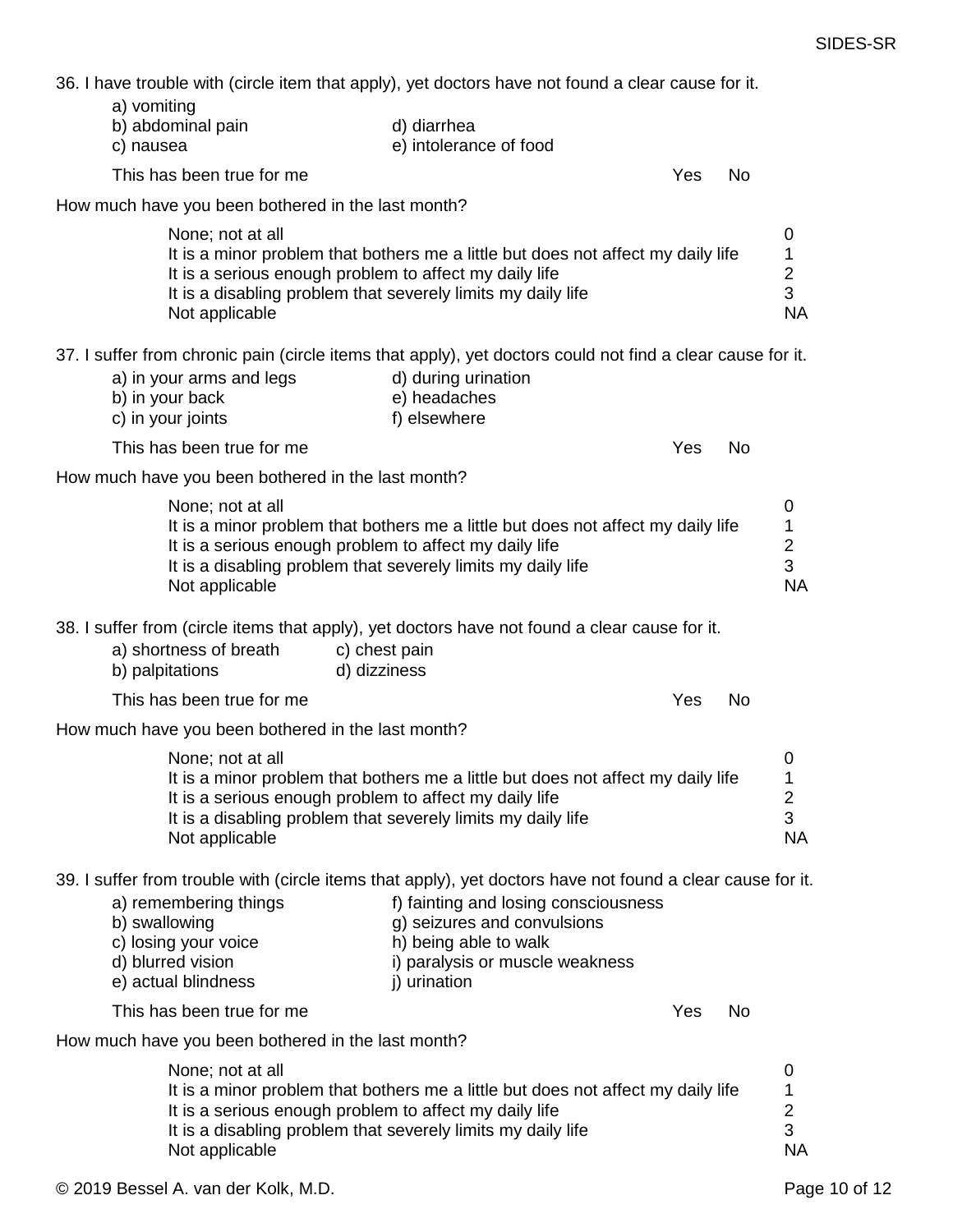40. I suffer from (circle items that apply), yet doctors have not found a clear cause for it.

- a) burning sensations in your sexual organs or rectum (not during intercourse)
- b) impotence
- c) irregular menstrual periods
- d) excessive pre-menstrual tension
- e) excessive menstrual bleeding

| This has been true for me                                                                                                                                                                                                                                       | Yes | No        |                                                       |
|-----------------------------------------------------------------------------------------------------------------------------------------------------------------------------------------------------------------------------------------------------------------|-----|-----------|-------------------------------------------------------|
| None; not at all<br>It is a minor problem that bothers me a little but does not affect my daily life<br>It is a serious enough problem to affect my daily life<br>It is a disabling problem that severely limits my daily life<br>Not applicable                |     |           | 0<br>$\mathbf{1}$<br>$\overline{2}$<br>3<br><b>NA</b> |
| 41. I feel hopeless and pessimistic about the future.                                                                                                                                                                                                           |     |           |                                                       |
| This has been true for me                                                                                                                                                                                                                                       | Yes | No        |                                                       |
| How much have you been bothered in the last month?<br>None; not at all<br>I get discouraged and lose interest in planning for myself<br>I don't see a future and go through the motions of living<br>I feel condemned and have no future left<br>Not applicable |     |           | 0<br>1<br>$\overline{2}$<br>3<br><b>NA</b>            |
| 42. I do not expect to be able to find happiness in love relationships.                                                                                                                                                                                         |     |           |                                                       |
| This has been true for me                                                                                                                                                                                                                                       | Yes | <b>No</b> |                                                       |
| How much have you been bothered in the last month?                                                                                                                                                                                                              |     |           |                                                       |
| None; not at all<br>I sometimes feel distant and disconnected from my loved ones<br>I go through the motions of relationships, but feel numb<br>I don't feel part of the human race, and cannot imagine ever loving anybody<br>Not applicable                   |     |           | $\mathbf 0$<br>1<br>$\overline{2}$<br>3<br><b>NA</b>  |
| 43. I am unable to find satisfaction in work.                                                                                                                                                                                                                   |     |           |                                                       |
| This has been true for me                                                                                                                                                                                                                                       | Yes | No.       |                                                       |
| How much have you been bothered in the last month?                                                                                                                                                                                                              |     |           |                                                       |
| None; not at all<br>Sometimes it is a routine, but I can find reason to keep going<br>I have difficulty finding meaning in work or I cannot think of work<br>that would be meaningful                                                                           |     |           | 0<br>1<br>$\overline{2}$                              |
| Work is pointless<br>Not applicable                                                                                                                                                                                                                             |     |           | 3<br><b>NA</b>                                        |